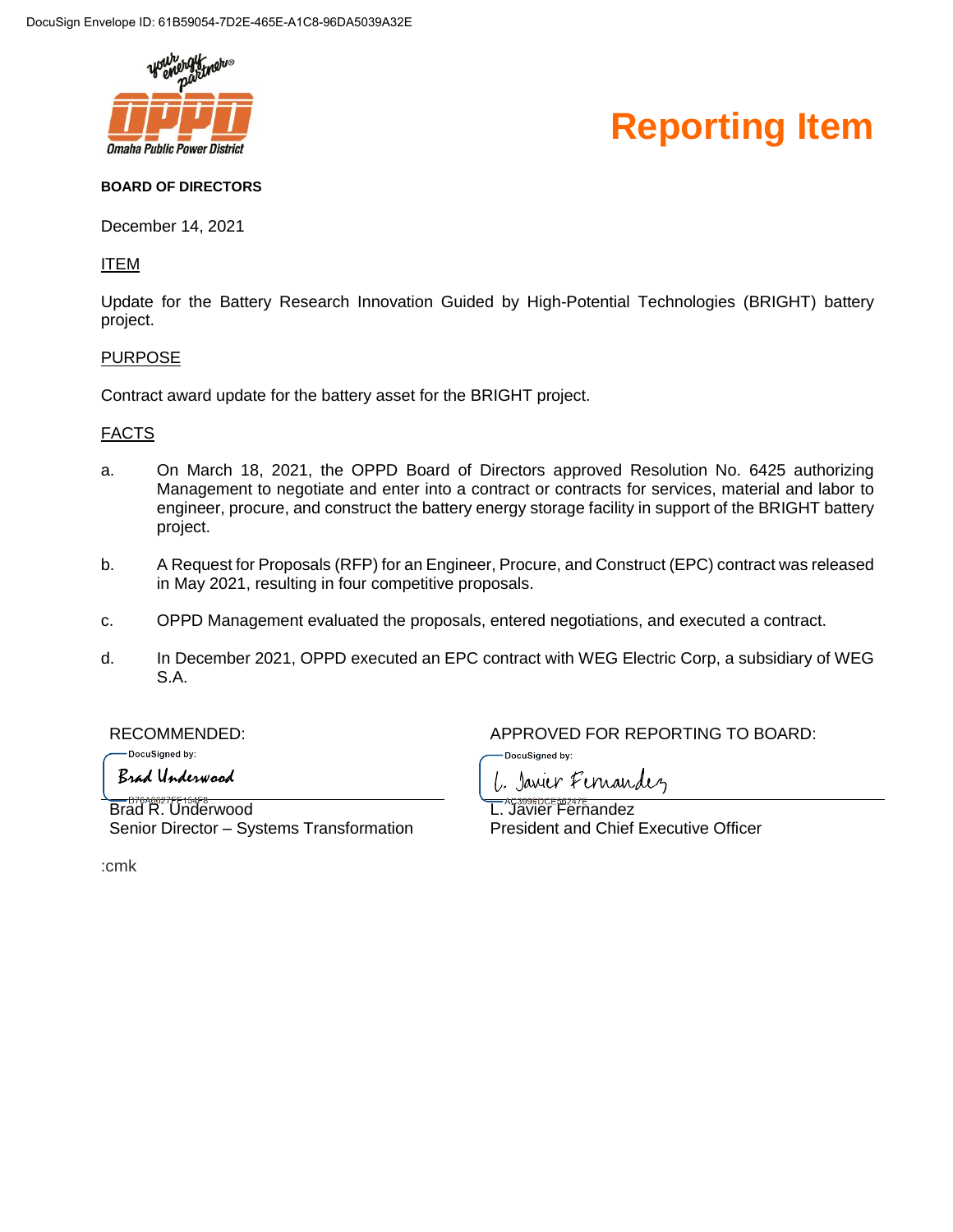

### BRIGHT Battery Update

Battery Research Innovation Guided by High-Potential Technologies (BRIGHT)

Board of Directors All Committee Meeting December 14, 2021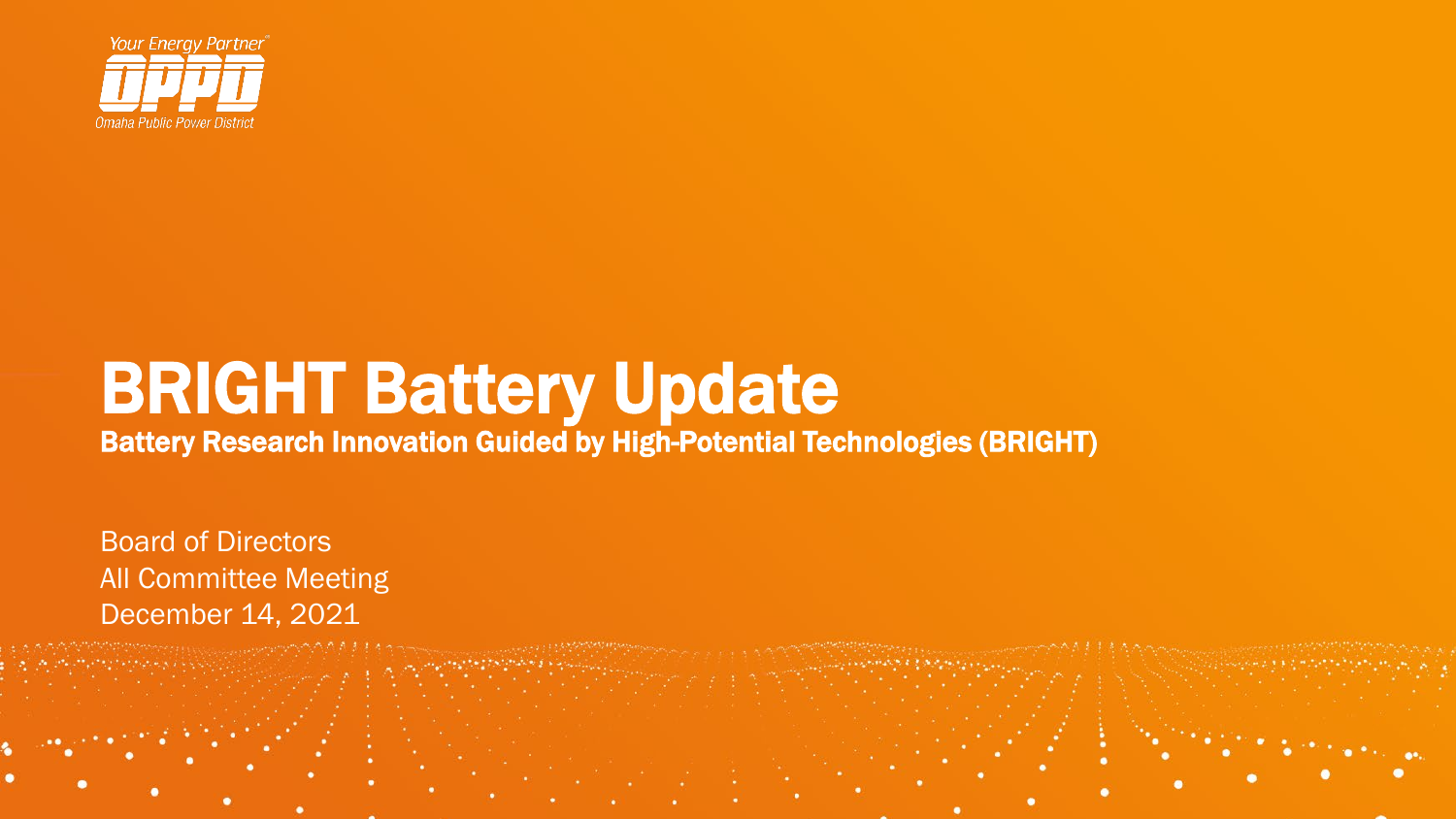# BRIGHT Project Overview

- Nebraska Environmental Trust (NET) grant
	- ̶ NET approved funds in June 2020
	- ̶ Grant project funding: \$600,000
- Project location: Cass County, NE
	- ̶ OPPD's substation near Weeping Water
	- ̶ Distribution interconnection
- Standalone battery storage project on OPPD's system will enhance operations and enable operational learning



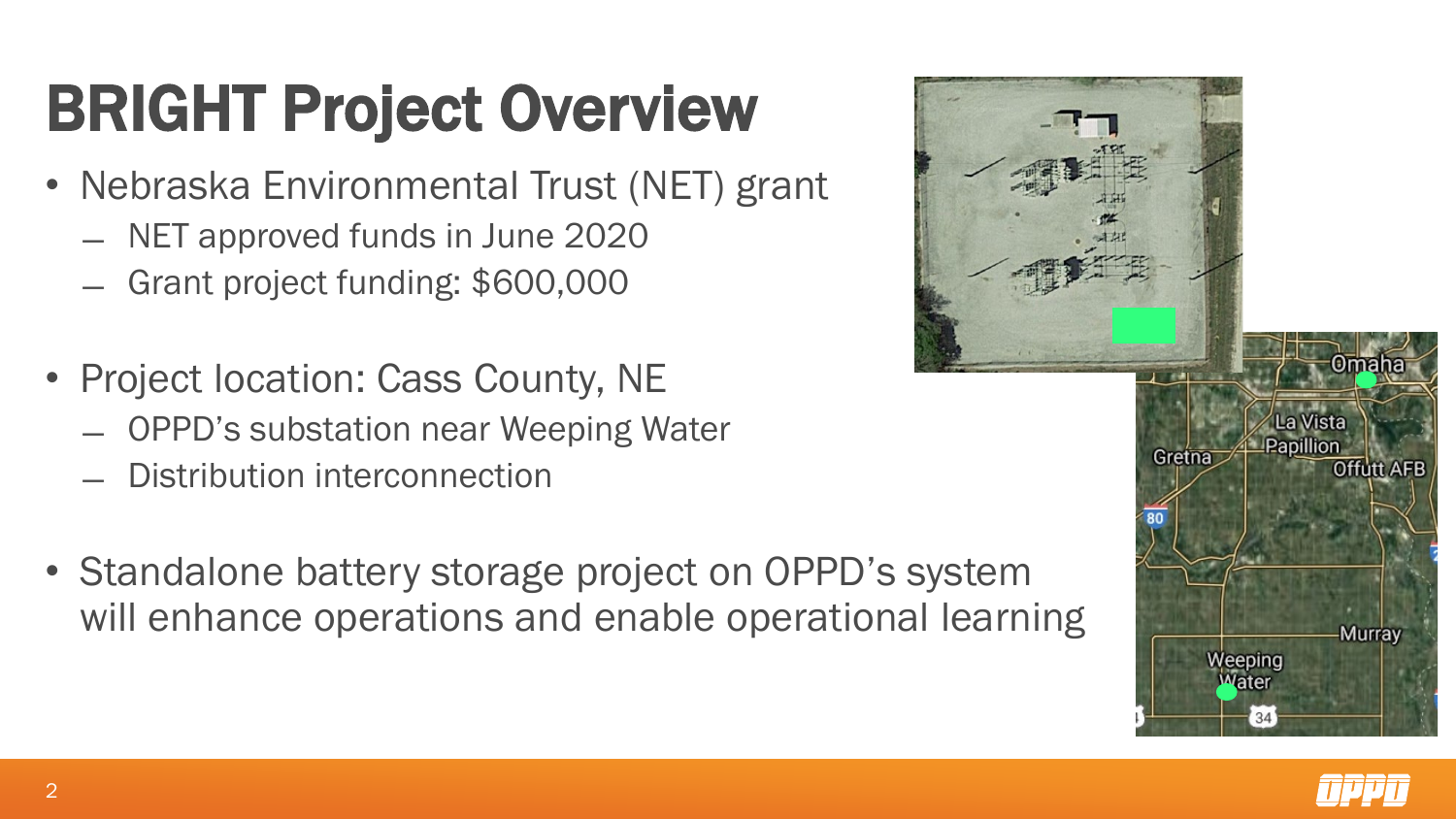

NET – Nebraska Environmental Trust

RFI – Request for Information

RFP – Request for Proposals

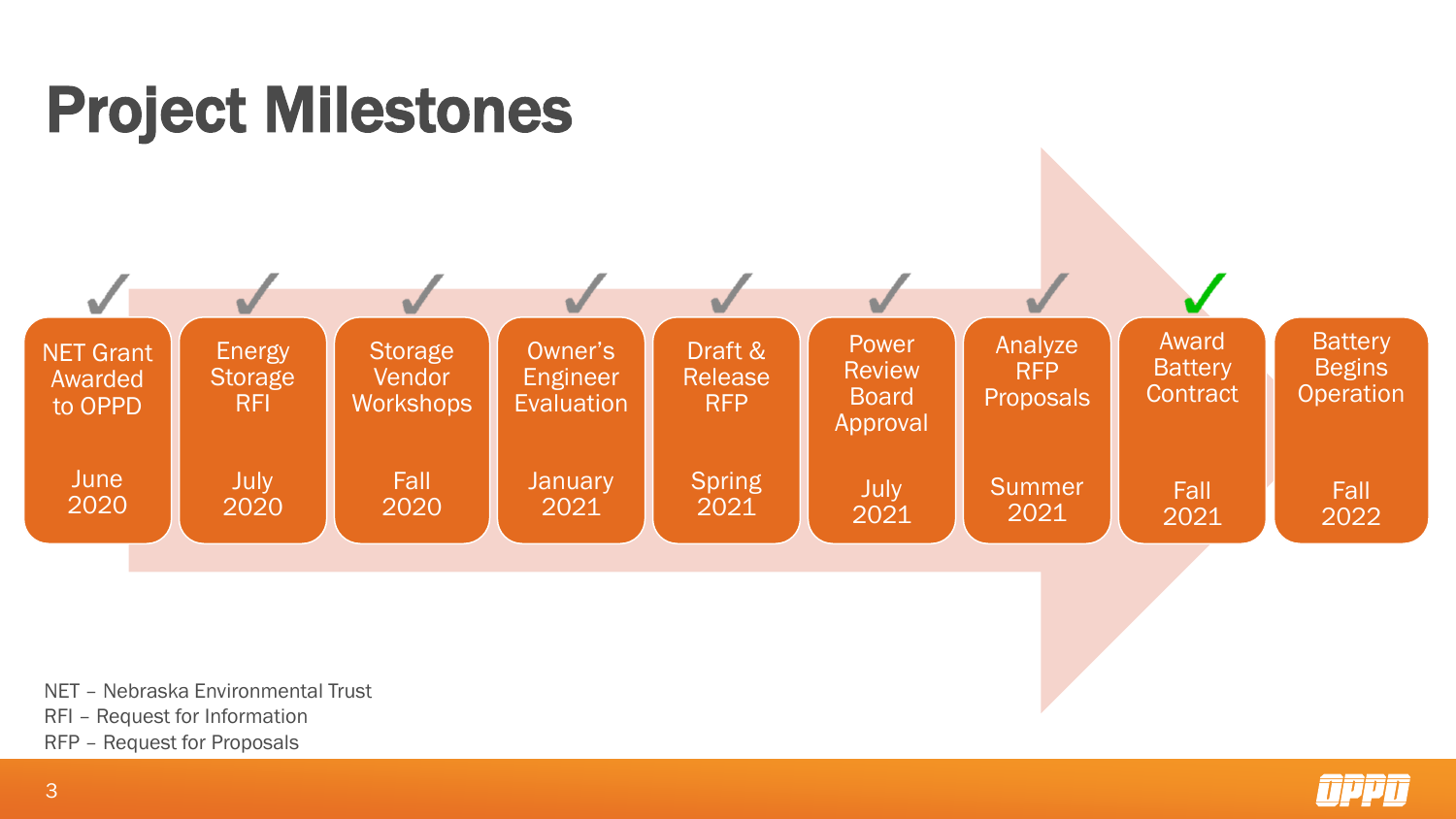## Battery Contract Milestone

- OPPD executed an Engineer, Procure, Construct (EPC) contract with WEG Electric Corp, a subsidiary of WEG S.A.
	- ̶ WEG will manufacture the transformers to be included with this project
- BYD (Build Your Dreams) will provide the battery container and cells
- Indie Energy will provide the battery Energy Management System (EMS)
- Interconnection Systems Incorporated (ISI) will perform civil and electrical
	- ̶ ISI is based out of Central City, NE



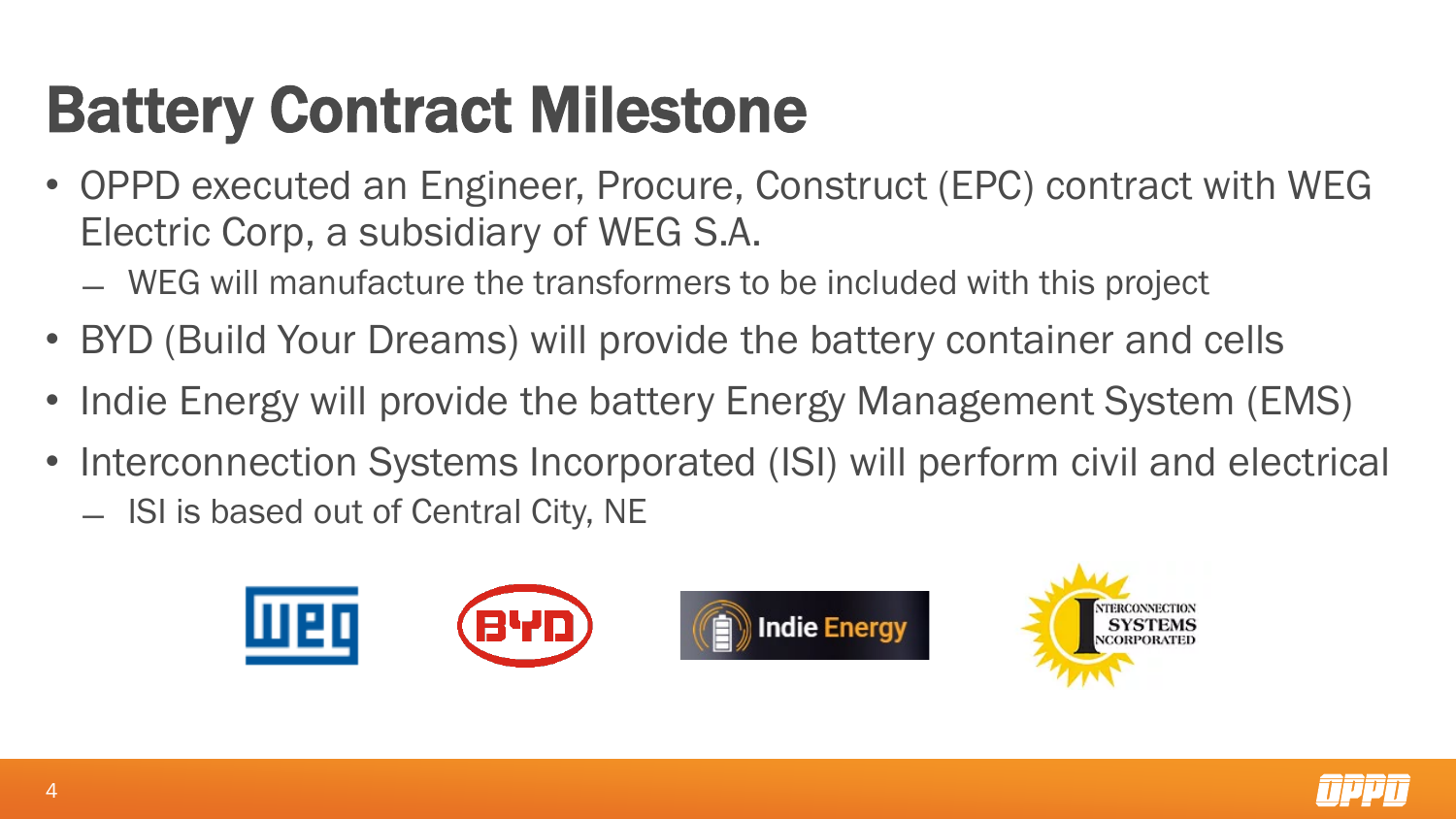### Battery Characteristics



Example of BYD CubePro

- BYD CubePro battery container and BYD Lithium Iron Phosphate, LiFePO4 (LFP) battery cells
	- ̶ CubePro battery containers use a liquid cooling system to regulate the battery packs and include multiple levels of integrated fire protection
- 1 MW capacity with a 2.4 hour duration
- 20-year battery life
	- ̶ Beginning-of-life overbuild ensures greater than 80% capacity for the life